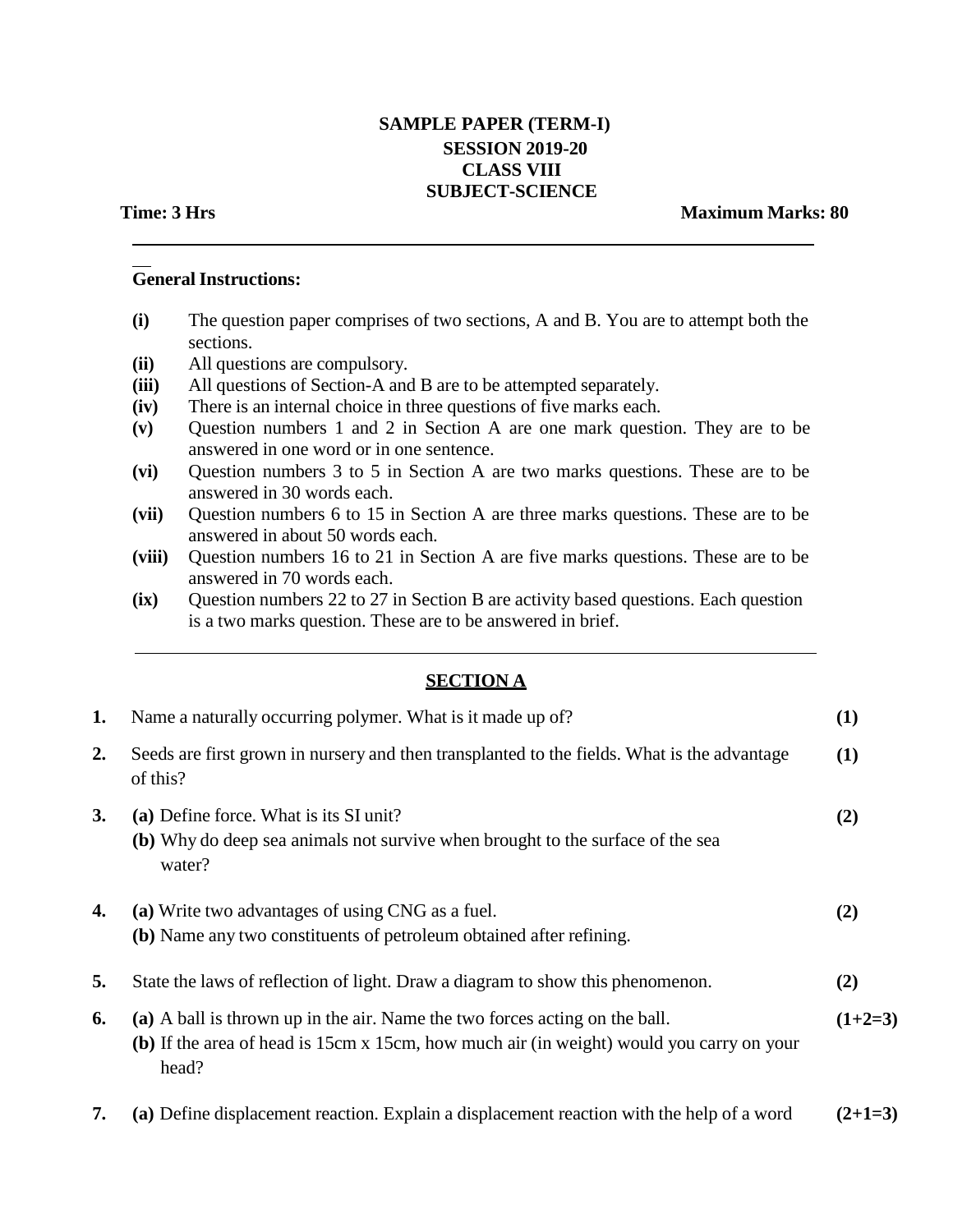equation.

|                               | (b) Arrange the following metals according to decreasing order of their reactivity: |
|-------------------------------|-------------------------------------------------------------------------------------|
| Zinc, Copper, Iron, Potassium |                                                                                     |

| 8.         | Give reasons for the following:                                                                                                                                                                                                                                                                                                                   | $(1x3=3)$   |
|------------|---------------------------------------------------------------------------------------------------------------------------------------------------------------------------------------------------------------------------------------------------------------------------------------------------------------------------------------------------|-------------|
|            | (a) We should not let water collect anywhere in the neighbourhood.                                                                                                                                                                                                                                                                                |             |
|            | (b) Dried neem leaves are used for storing food grains at home.                                                                                                                                                                                                                                                                                   |             |
|            | (c) The role of smaller animals in the ecosystem should not be ignored.                                                                                                                                                                                                                                                                           |             |
| 9.         | (a) Shelly can see her face clearly in a new stainless steel plate but not in old one. What<br>could be the reason for this?                                                                                                                                                                                                                      | $(1+1+1=3)$ |
|            | (b) Eyes of the nocturnal birds have large cornea and a large pupil. How does this<br>structure help them?                                                                                                                                                                                                                                        |             |
|            | (c) You are holding a heavy suitcase in your hands. Explain why the forces acting on it do<br>not change the state of motion of the suitcase.                                                                                                                                                                                                     |             |
| <b>10.</b> | (a) Why is petroleum also called as 'black gold'?<br>(b) Give one difference between thermosetting plastics and thermoplastics.<br>(c) Why is polyester used to make raincoats and umbrellas?                                                                                                                                                     | $(1+1+1=3)$ |
|            | 11. Draw a schematic diagram of nitrogen cycle with appropriate labelling and arrows                                                                                                                                                                                                                                                              | (3)         |
| 12.        | (a) Explain the working of a ball bearing with the help of a diagram.<br>(b) Give two relevant ways to increase the friction giving suitable examples.                                                                                                                                                                                            | $(2+1=3)$   |
| 13.        | (a). What is "Project Tiger"? What was the objective of this project?<br>(b) Name two endemic flora species of Panchmarhi Biosphere Reserve.                                                                                                                                                                                                      | $(2+1=3)$   |
| 14.        | (a) Name one thermoplastic used in our daily life. State its one use.<br>(b) Write two differences between rayon and natural silk.                                                                                                                                                                                                                | $(1+2=3)$   |
| 15.        | Seema is suffering from Tuberculosis. Rita, her friend refrained from visiting Seema.<br>(a) Why did Rita not visit Seema?<br>(b) Name the causal organism and mode of transmission of the disease.                                                                                                                                               | (3)         |
| 16.        | (c) Write any two general preventive measures for Tuberculosis.<br>(a) What do you understand by persistence of vision of human eye?<br>(b) Two plane mirrors are placed perpendicular to each other. An incident ray strikes the<br>first mirror at an angle of 43°. What is the angle of reflection of the second mirror?<br>(Show ray diagram) | $(1+2+2=5)$ |

**(c)** Identify the following parts marked A and B and write one important function of each.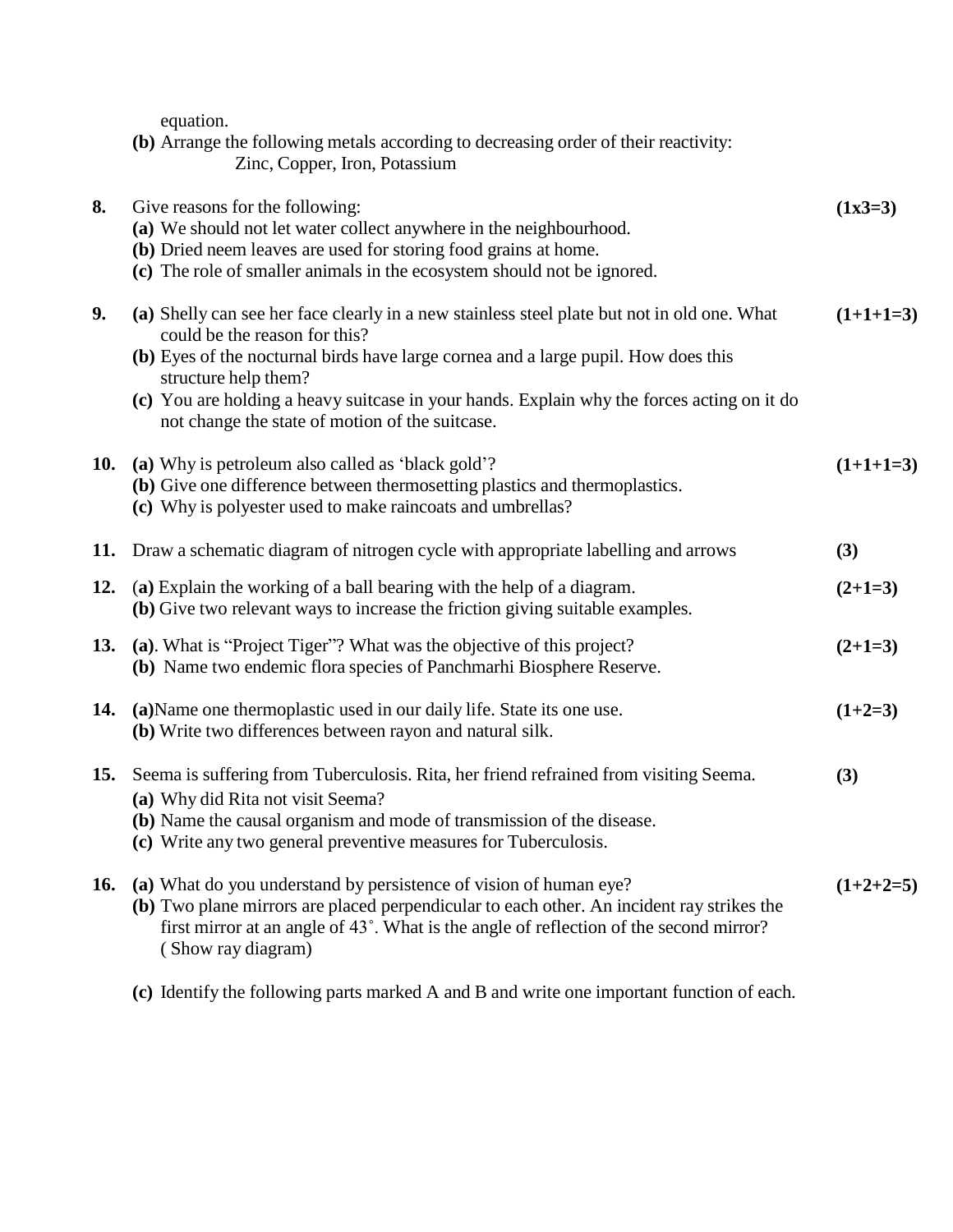

**(2+3=5)**

**OR**

- **(a)**Write two differences between regular and irregular reflection.
- **(b)**Define dispersion. Make a diagram to show the dispersion through a prism showing seven different colours of a spectrum in proper sequence.
- **17. (a)** State the property of metals which makes them suitable for making **(2+3=5)**
	- **i.** jewellery
	- **ii.** strings of musical instruments
	- **iii.** electrical wires
	- **iv.** tin cans

**(b)** Write word equations for the following:

- **i.** Zinc granules are added to hydrochloric acid
- **ii.** Sodium is put in a beaker containing water.
- **iii.** corrosion of iron

# **OR**

- **(a)** Name the metal/non-metal used
	- **i.** as a protective coat for iron.
	- **ii.** for packaging of food
	- **iii.** as fuel
	- **iv.** in fertilizers.

### **(b)**Write three differences between metals and non-metals on the basis of

- **i.** Electrical conductivity
- **ii.** Reaction with acids
- **iii.** Reaction with water

# **18. (a)** Define deforestation.

**(b)** State two beneficial aspects of recycling paper.

**(c)** Differentiate between Zoo and Wildlife Sanctuary. (Any two differences)

**(1+2+2=5)**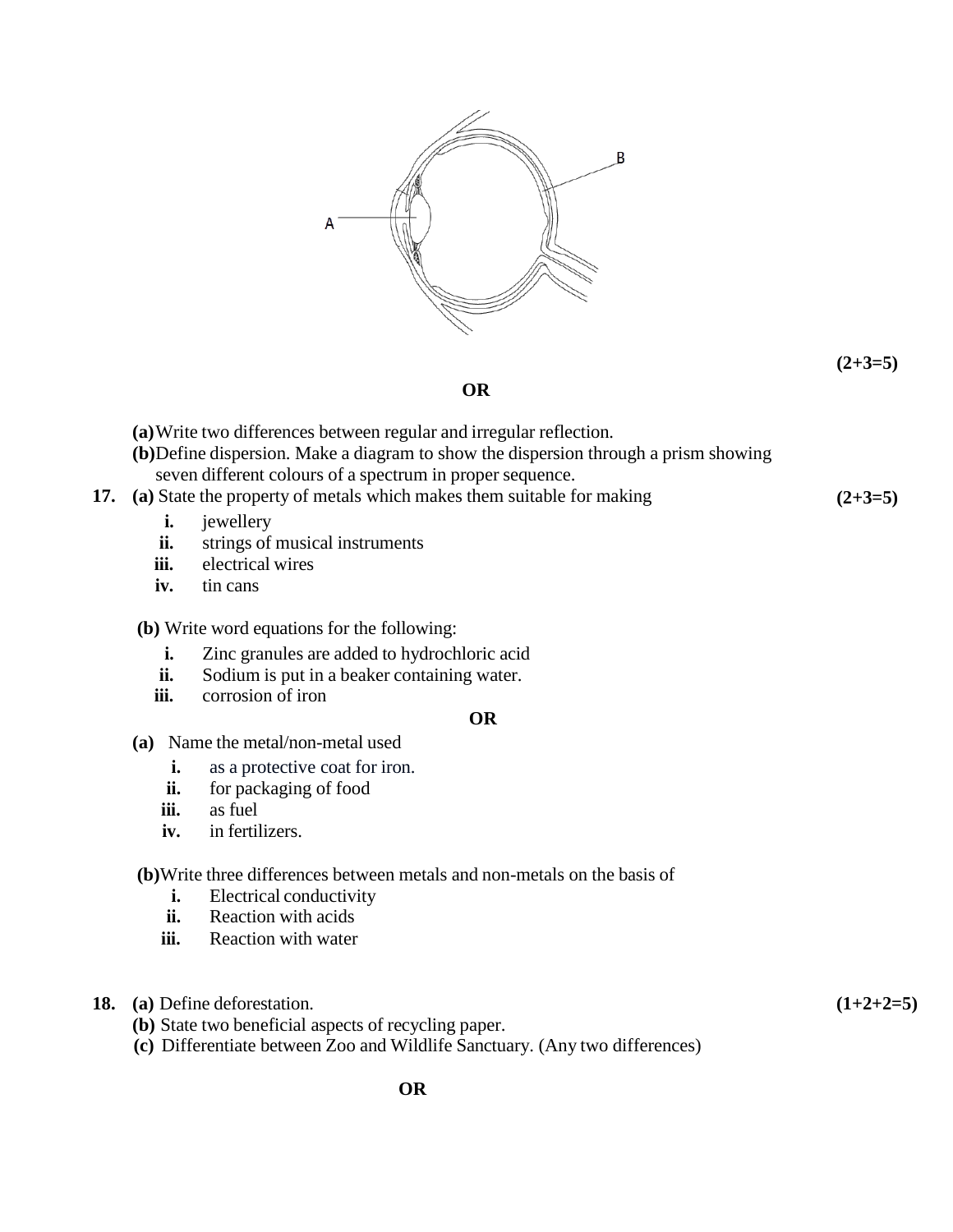- **(a)** Define migration.
- **(b)** "Deforestation has an adverse effect on the environment." Justify the statement.( Any two points)
- **(c)** Differentiate between Wildlife Sanctuary and Biosphere Reserve. (Any two differences)

#### **19. (a)** Name any two forces acting on an aeroplane when it is high up in the sky. **(1x5=5)**

- **(b)** Write two differences between static and rolling friction.
- **(c)** Two men tried to push a heavy box and could not succeed. Finally wheels were fitted to the box and now a single could move it. Justify.
- **(d)** Why do we fall down when we step on a banana peel?
- **(e)** Give two examples from day to day life where friction causes wear and tear.
- **20. (a)** What are fossil fuels? Explain why fossil fuels are exhaustible natural resources. **(b)** Name two useful products that can be obtained from coal. Write one use of each these products. **(2+2+1=5)**
	- **(c)** Write two ways to save fuel while driving.
- **21. (a)** "For a good and healthy crop, weeding must be done." Explain why? **(b)** Why modern methods of irrigation are preferred over traditional methods? Name one traditional and one modern method of irrigation. **(1+2+2=5)**
	- **(c)** Write two advantages of using seed drill for sowing of seeds.

# **SECTION B**

|            | 22. Can a reflected ray be reflected again? Give suitable examples to support your answer.                                                                                                                                                                                            | (2) |
|------------|---------------------------------------------------------------------------------------------------------------------------------------------------------------------------------------------------------------------------------------------------------------------------------------|-----|
| <b>23.</b> | A metal X burns with dazzling light. It turns into a white substance, Y on burning. Water is<br>added to this product to prepare a solution Z. The litmus test is performed to check the<br>nature of the product.<br>(a) Identify and name X, Y and Z.<br>(b) State the nature of Y. | (2) |
| 24.        | A food stall owner prepared dough for making bhaturas and added a pinch of yeast and<br>sugar to it and left it in a warm place. After few hours, the dough had risen.<br>Why did the dough rise?<br>ı.<br>Why was sugar added to the dough?<br>ii.                                   | (2) |

# **25.**

**(2)**

Two pipes of same height are filled with water. They are held vertically on a levelled surface as shown in the figure. Will they have same or different pressure at their bottom? Give reason to support your answer.